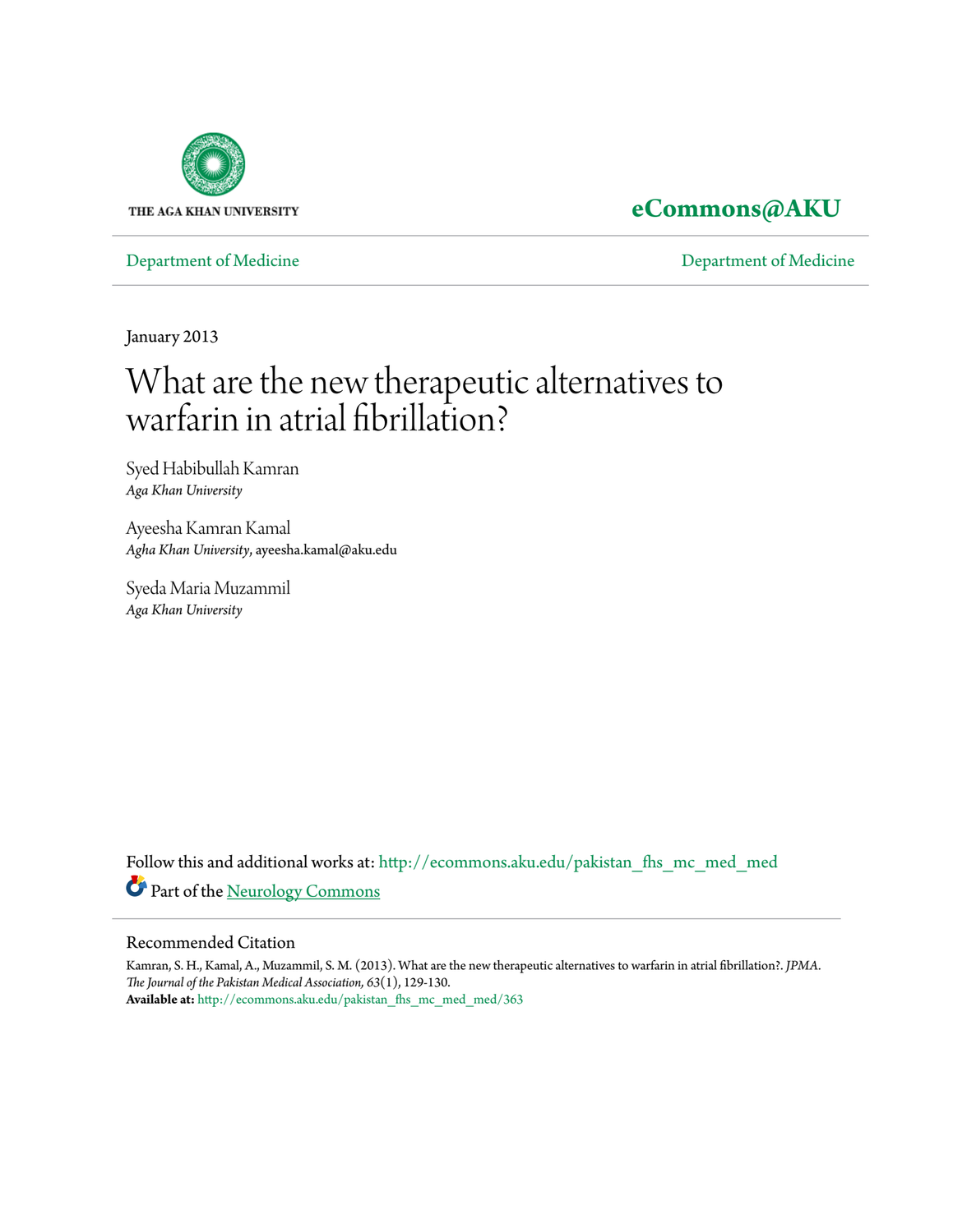Evidence Based Medicine

# **What are the new therapeutic alternatives to warfarin in atrial fibrillation?**

Syed Habibullah Kamran,<sup>1</sup> Syeda Maria Muzammil,<sup>2</sup> Ayeesha Kamran Kamal<sup>3</sup>

#### **Why are the studies on these newer agents important?**

Atrial fibrillation is associated with an increased risk of stroke (mean= 4.5% per year) and hence necessitates starting the patients on lifelong oral anticoagulants. Vitamin K Antagonists, like Warfarin, have been the mainstay of treatment, but remain grossly underused because of increased bleeding risk, variability in results and the need for therapeutic monitoring. The advent of newer agents like Dabigatran, direct factor IIa (thrombin) inhibitor and Apixaban and Rivaroxaban, Factor Xa inhibitors may make this a little easier. These fast acting, short lived, fixed dosed (unmonitored) agents exhibit limited drug and food interactions and provide consistent and predictable anticoagulation.

The Randomised Evaluation of Long-Term Anticoagulation Therapy (RE-LY) trial evaluated the efficacy and safety of two doses of Dabigatran relative to Warfarin in patients with atrial fibrillation. The Rivaroxaban versus Warfarin in Nonvalvular Atrial Fibrillation (ROCKET AF) trial compared the outcomes of Rivaroxaban (20 mg /day) and dose adjusted Warfarin. Apixaban (2.5 mg BID) was also compared with aspirin (81-324 mg QD) for stroke prevention in AF Apixaban Versus Acetylsalicylic Acid to Prevent Strokes (AVERROES) trial.

This review highlights the main findings in these three trials and presents a brief comparison of the efficacy of Warfarin against Dabigatran, Apixaban and Rivaroxaban.

#### **Who were the study participants?**

RE-LYenrolled and followed 18,113 elderly patients (mean age: 71.6  $\pm$  8.7 years) from 44 countries in the 2-year largest ever randomized controlled trial of antithrombotic therapy. Subjects had a mean CHADS2 2.1  $\pm$  1.1 and apart from atrial fibrillation had one other stroke predisposing risk factor : (previous stroke or TIA, left ventricular ejection fraction < 40%, New York Heart Association heart failure classification of II or higher, age  $\geq$  75 years, or age 65-74 years plus diabetes mellitus, hypertension, or coronary

1,3Stroke Program, Neurology Section, Department of Medicine, <sup>2</sup>Medical College, Aga Khan University, Karachi, Pakistan.

**Correspondence:** Ayeesha Kamran Kamal. Email: ayeesha.kamal@aku.edu

artery disease). History of stroke within 14 days or a severe one in past 6 months, increased bleeding risk, active liver diseases, creatinine clearance < 30mL/min were some of the exclusion criteria.

The ROCKET AF trial enrolled 14,264 patients (mean CHADS2>3.5) with non valvular atrial fibrillation and 55% of them were positive for a history of stroke, TIA or systemic embolism at the start of the study (median time 707 days).

The AVERROES trial recruited 5, 599 subjects (mean age 70 years) non valvular atrial fibrillation patients in whom Vitamin K antagonists were contraindicated and they had a mean CHADS2 of 2. 86% did not have a previous stroke or TIA.

#### **What was the intervention?**

In RE-LY trial, out of 18,113study participants 6,022were randomly assigned to either receive adjusted-dose Warfarin, with INR target 2.0 to 3.0, monitored monthly. 6,015 subjects were administered Dabigatran 110 mg BID and 6,076 received Dabigatran 150 mg BID. The categorization employed double blinding.

In ROCKET AF trial, 14,264 patients with non valvular atrial fibrillation were either administered Rivaroxaban (20 mg/dL) or dose-adjusted warfarin (target INR 2.0-3.0).

In the AVERROES trial, subjects were randomly assigned to receive 5mg Apixaban BID or a lower dose 2.5 mg BID if the patient had age  $\geq 80$  years, weight  $\leq 60$  kg or serum creatinine > 1.5 mg/dL. Doses of Aspirin administered were 81 mg (64%), 162 mg (27%), 243 mg (2%) or 324 mg (7%). Study participants were noted for occurrence of ischaemic or haemorrhagic events and systemic embolism. Study subjects had a mean CHADS2 ? 2 with 14 % positive for a history of prior stroke.

#### **What were the findings?**

Study participants were noted for primary end point i.e. ischaemic/haemorrhagic stroke and systemic embolism.

Dabigatran, 150 mg BID and 110 mg BID, exhibited lesser incidence of stroke and systemic embolism (1.11% /year and 1.53% /year) compared to warfarin (1.69%/year). Net clinical benefit showed higher RR 7.09% per year for Warfarin and Dabigatran 110 mg compared to 6.91% per